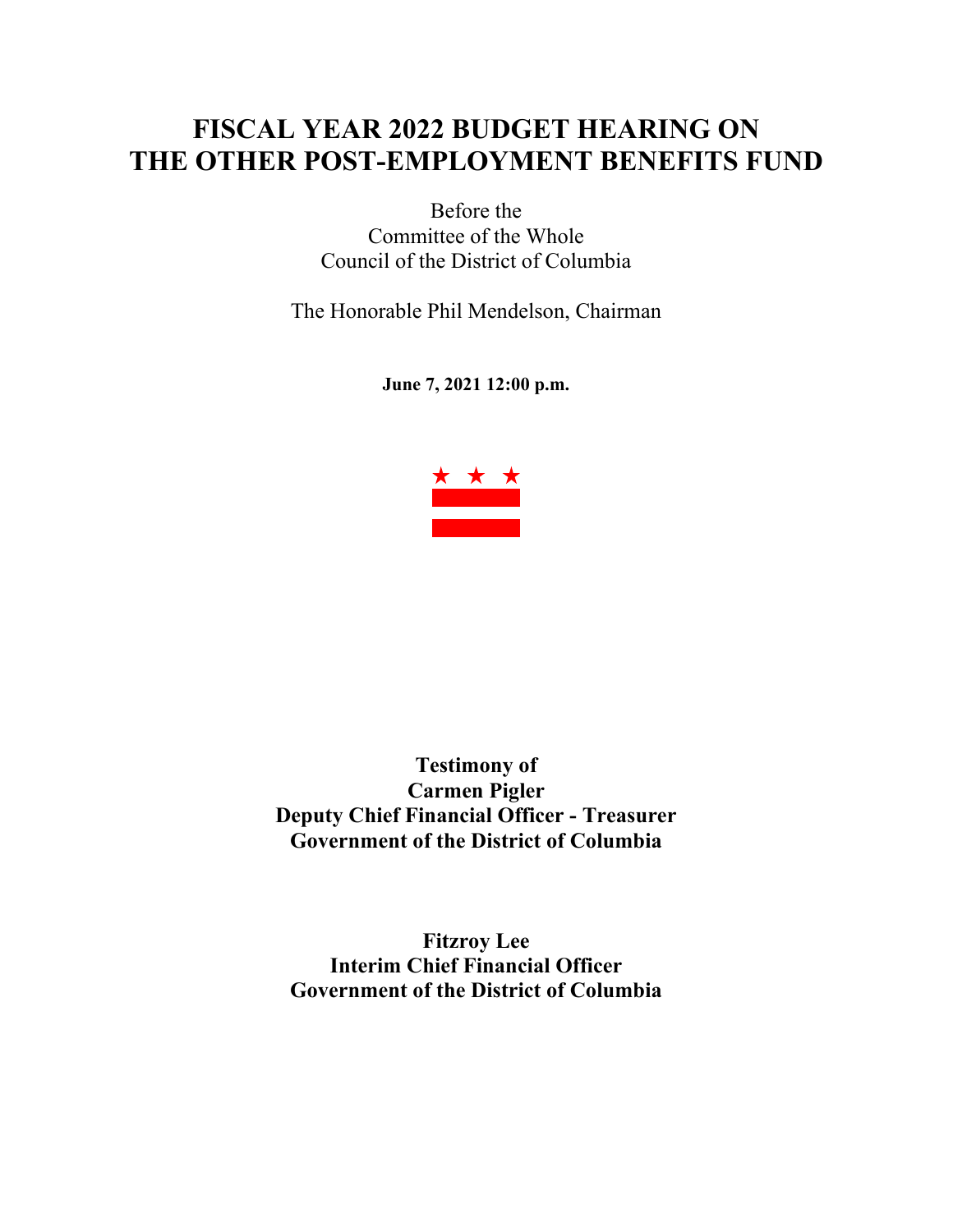Good afternoon Chairman Mendelson and members of the Committee of the Whole. I am Carmen Pigler, Deputy Chief Financial Officer and Treasurer of the District of Columbia. I am pleased to testify on the Other-Post Employment Benefits Fund, hereafter referred to as the "OPEB Fund". The District's contribution for health and life insurance for District annuitants, and eligible family members of annuitants, are paid from the OPEB Fund.

The OPEB Fund receives the District's annual contributions toward health and life insurance benefits for District employees who have retired, as well as premium payments from retirees. These contributions and premiums, along with investment earnings, are used to pay future benefits on behalf of qualified participants. The OPEB Fund's assets can only be used to pay benefits for participating District annuitants and the associated administrative expenses. The OPEB Fund is administered pursuant to the Annuitants' Health and Life Insurance Employer Contribution Plan.

As of September 30, 2020, the OPEB Fund was valued at \$1.64 billion with 2,551 beneficiaries participating. For comparison, the OPEB Fund was valued at \$1.509 billion and had 1,939 beneficiaries participating as of September 30, 2019. The operations of the Plan are examined annually along with the CAFR audit. The OPEB Fund received an unqualified (clean) opinion.

The District budgets an annual contribution to the Plan that is calculated by our independent actuary, Cheiron. The actuarially determined contribution, also known as the ADC, is used to support the benefits paid from the OPEB Fund. Cheiron performed a recent actuarial study, dated March 2021, based on the plan as of September 30, 2020. The results of that actuarial review projects an ADC of \$53.0 million for Fiscal Year 2022. The Fiscal Year 2021 annual contribution is \$53.6 million. For comparison, the Fiscal Year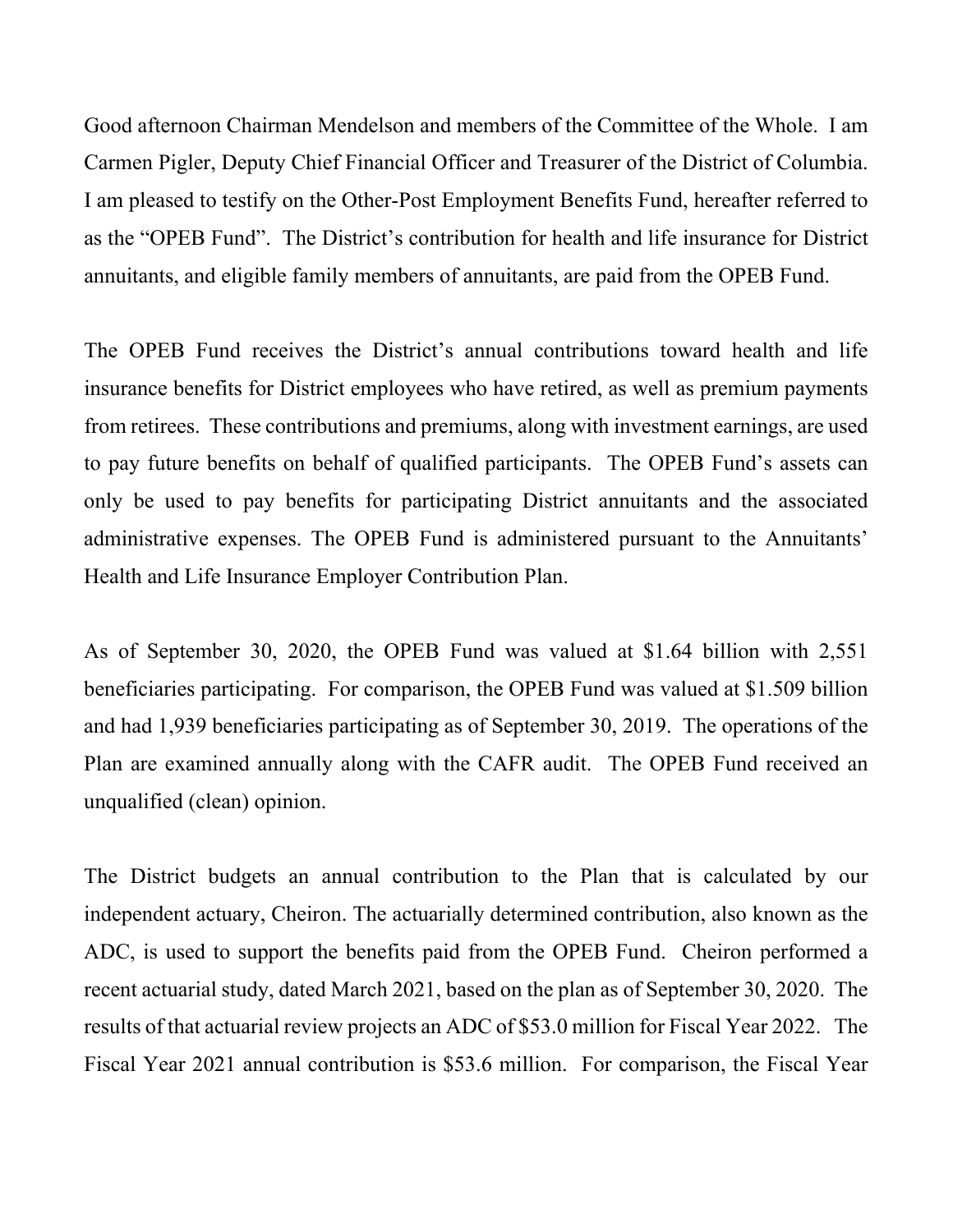2020 annual contribution was \$47.3 million. Exhibit I, attached, shows the District's annual contributions since 2006.

The benefits the plan pays are the insurance carrier premiums which totaled \$23.4 million during Fiscal Year 2020. For comparison purposes, the insurance carrier premiums for Fiscal Year 2019 were \$19.7 million. This increase is driven by the increase in the number of participants, cost sharing percentages and increases in annual premium rates.

Let me now briefly update you on expenses associated with the OPEB Fund for Fiscal Years 2020, 2021 and 2022. Exhibit II, attached, summarizes the expenses for the three years.

The expenses related to the plan are supported by the assets of the plan. During Fiscal Year 2020, the OPEB Fund incurred \$7.0 million in expenses. The largest component was investment management fees with payments of \$6.1 million. Total administrative costs were \$854,000. Personnel expenses were \$272,373. All staff who provide oversight, administration and support to the OPEB fund are OCFO employees. Those employees are reflected in the OCFO budget, both with respect to headcount and associated expense. However, the OPEB Fund reimbursees the OCFO for those personnel costs associated with the administration of the OPEB fund. The remaining expenses were for services such as investment consultants, custodial services, actuarial services and accounting services which amounted to \$581,198. On a percentage basis, administration costs represented less than one half of one percent of the OPEB Fund's value for Fiscal Year 2020.

Total budgeted expenses for Fiscal Year 2021 are \$8.9 million including investment management fees of \$6.7 million (based on assumed average assets of \$1.5 billion). Other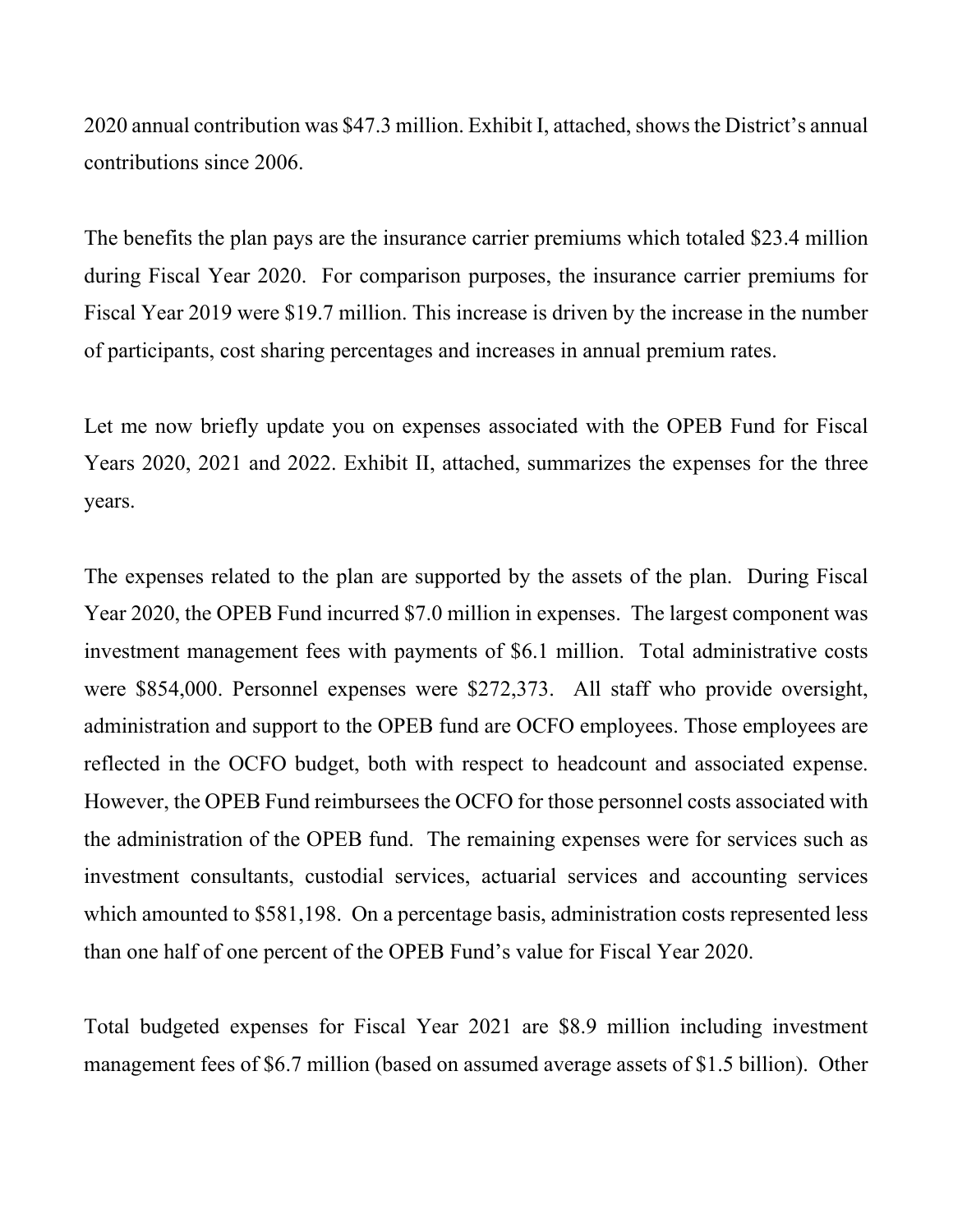expenses are budgeted at \$2.2 million which include personnel expenses and other services as outlined previously.

For Fiscal Year 2022 we are budgeting a total of \$10.2 million in expenses including investment management fees of \$7.6 million, personnel expenses of \$672,000 and other expenses of \$1.9 million. The increase in management fees is driven by the increase in the value of assets we anticipate in Fiscal Year 2022. The current asset value of the fund is nearly \$2 billion, a 22% increase over the Fiscal Year 2020 year-end balance. Exhibit III, attached, details investment management fees paid over the last several years.

Other expenses also increased. We are in process of transitioning to an outsourced chief investment officer model, the cost of which is included in other expenses, from our current investment consultant model. This model will provide even more expertise and oversight of the investment managers' performance and allow the OPEB Fund to invest more effectively and nimbly which should result in the fund continuing to meet or exceed return targets over time. Exhibit IV, attached, shows fund performance for this fiscal year through March and for the last two fiscal years.

This concludes my remarks. I would be pleased to answer any questions you may have.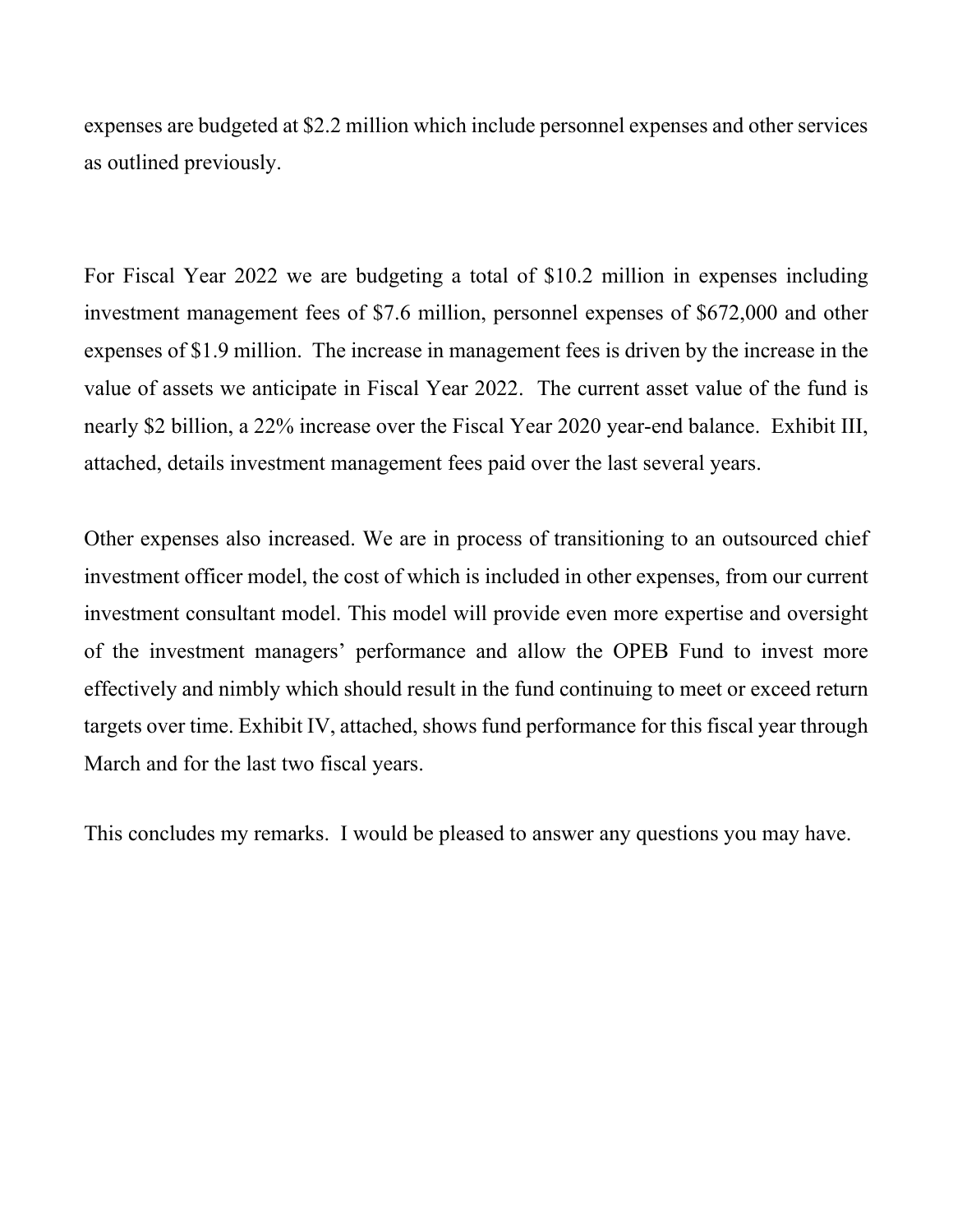Exhibit I: The District's Annual Contributions to the OPEB Fund

|             | Annual        |                      |  |  |  |
|-------------|---------------|----------------------|--|--|--|
|             |               | <b>Contributions</b> |  |  |  |
| Year        |               | <b>\$millions</b>    |  |  |  |
| 2006        | \$            | 138.0                |  |  |  |
| 2007        | \$            | 4.7                  |  |  |  |
| 2008        | \$            | 103.4                |  |  |  |
| 2009        | \$            | 81.1                 |  |  |  |
| 2010        | \$            | 90.7                 |  |  |  |
| 2011        | \$            | 94.2                 |  |  |  |
| 2012        | \$            | 109.8                |  |  |  |
| 2013        | \$            | 107.8                |  |  |  |
| 2014        | \$            | 86.6                 |  |  |  |
| 2015        | \$            | 91.4                 |  |  |  |
| 2016        | \$            | 29.0                 |  |  |  |
| 2017        | \$            | 31.0                 |  |  |  |
| 2018        |               | 44.5                 |  |  |  |
| 2019        | $\frac{5}{5}$ | 46.0                 |  |  |  |
| 2020        |               | 47.3                 |  |  |  |
| 2021        | \$<br>\$      | 53.6                 |  |  |  |
| Budget 2022 |               | 53.0                 |  |  |  |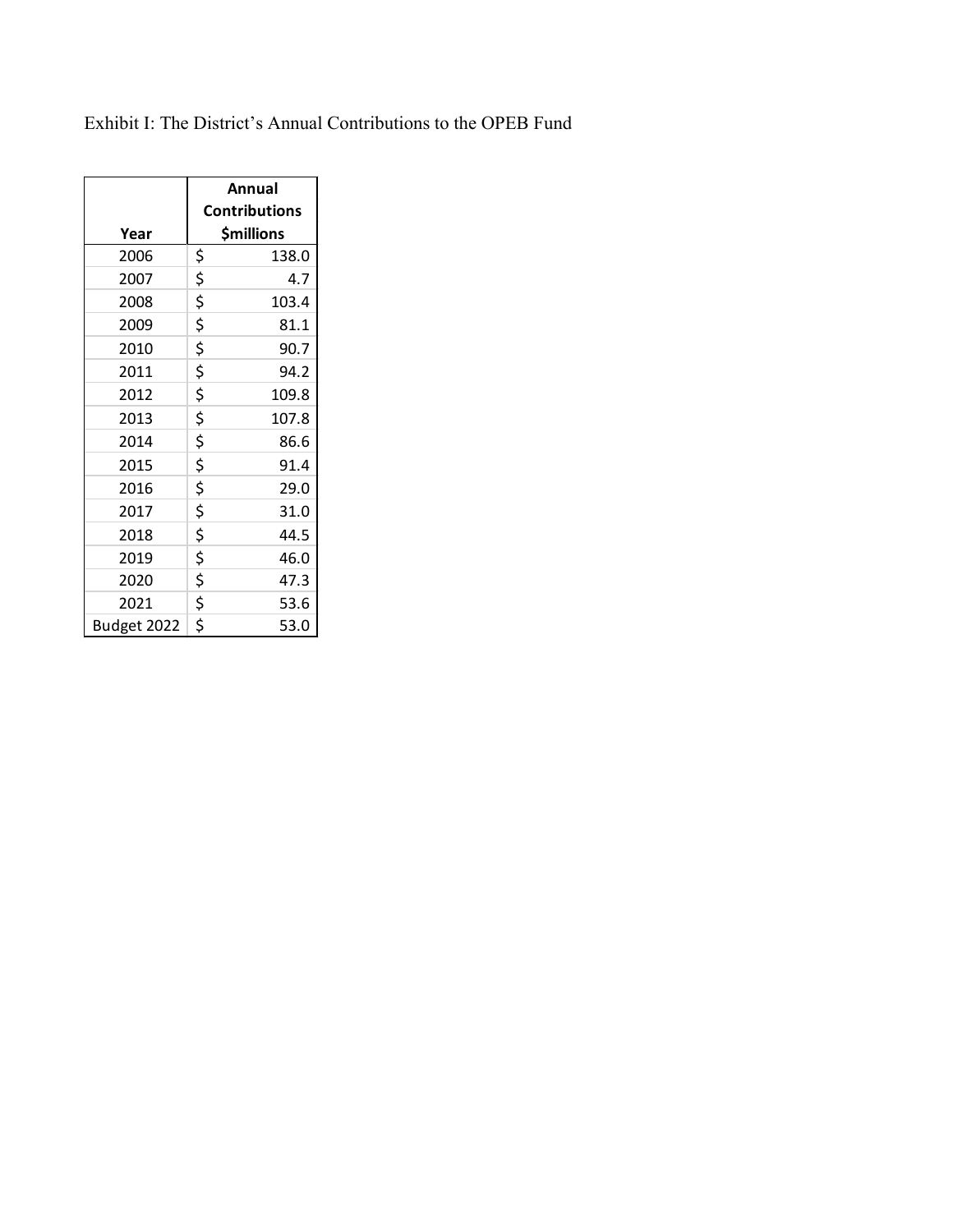## Exhibit II: Expenses

| <b>Other Post Employment Benefits Administration</b> |       |  |                                |       |               |       |         |          |  |
|------------------------------------------------------|-------|--|--------------------------------|-------|---------------|-------|---------|----------|--|
|                                                      |       |  |                                |       |               |       |         |          |  |
|                                                      |       |  |                                |       |               |       |         | Proposed |  |
|                                                      |       |  | <b>Actual</b><br><b>Budget</b> |       | <b>Budget</b> |       |         |          |  |
|                                                      |       |  | <b>FY 2020</b>                 |       | FY 2021       |       | FY 2022 |          |  |
|                                                      |       |  |                                |       |               |       |         |          |  |
| 11 Regular Pay - Continuing Full Time*               |       |  | \$                             | 218   | \$            | 750   | \$      | 538      |  |
| 14 Fringe Benefits - Current Personnel               |       |  | \$                             | 54    | \$            | 188   | \$      | 134      |  |
| 15 Overtime Pay                                      |       |  |                                |       | \$            |       | \$      |          |  |
| <b>SUBTOTAL PERSONAL SERVICES</b>                    |       |  | \$                             | 272   | \$            | 938   | \$      | 672      |  |
|                                                      |       |  |                                |       |               |       |         |          |  |
| 20 Supplies and Materials                            |       |  |                                |       |               |       |         |          |  |
| 30 Energy, Communications and Building Rental        |       |  |                                |       |               |       |         |          |  |
| 40 Other Services and Charges                        |       |  |                                |       |               |       |         |          |  |
| 41 Contractual Service - Other                       |       |  | \$                             | 6,718 | \$            | 7,980 | \$      | 9,485    |  |
| 50 Subsidies and Transfers                           |       |  |                                |       |               |       |         |          |  |
| 70 Equipment and Equipment Rental                    |       |  |                                |       |               |       |         |          |  |
|                                                      |       |  |                                |       |               |       |         |          |  |
|                                                      | Total |  | \$                             | 6,990 | \$            | 8,918 | \$      | 10,157   |  |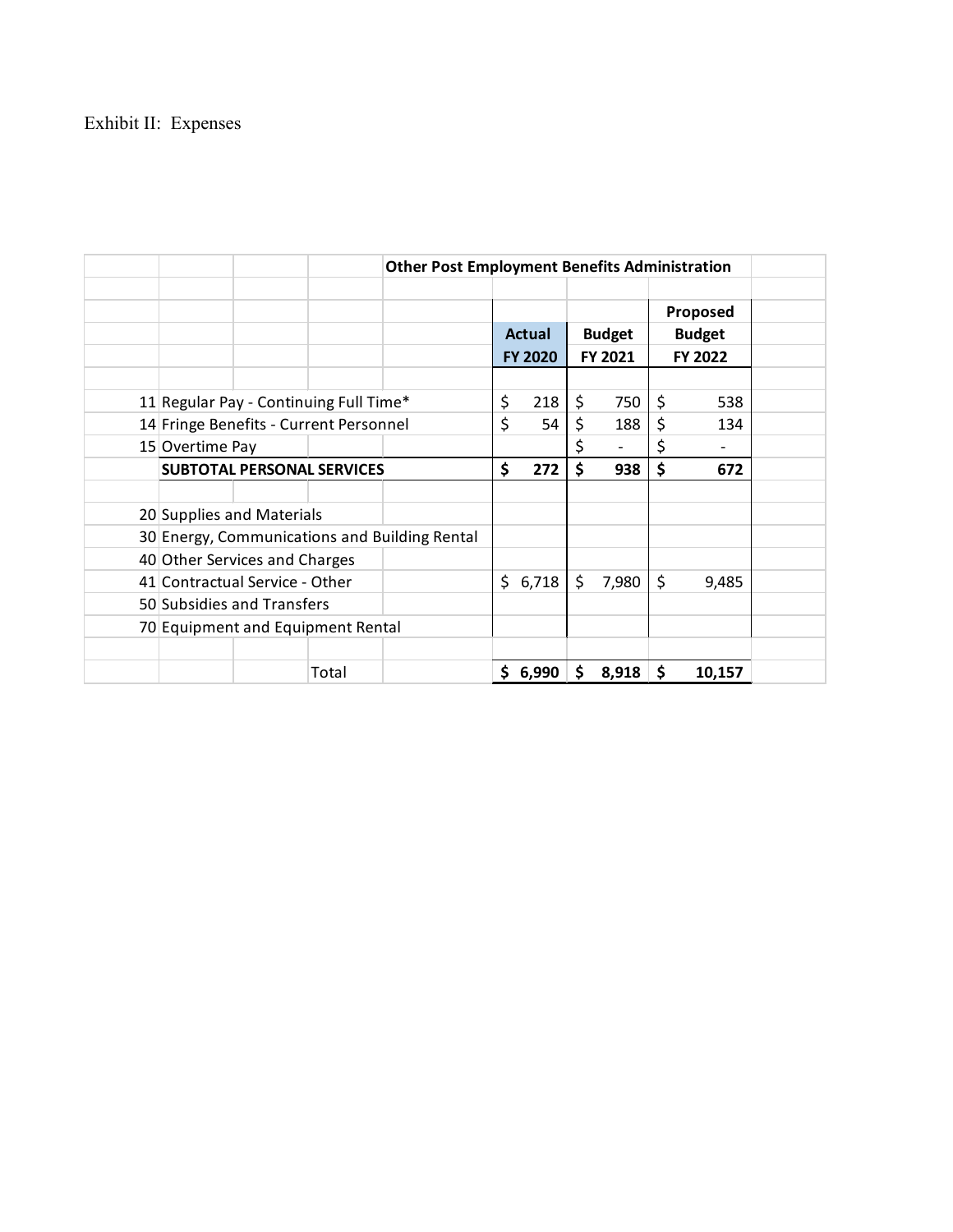#### Exhibit III:

## Investment Management Fees

|                                                                                                                                        | Actual          | Actual          | Actual          | Actual                | Actual        | Actual               | <b>Budgeted</b> | <b>Proposed Budget</b> |  |
|----------------------------------------------------------------------------------------------------------------------------------------|-----------------|-----------------|-----------------|-----------------------|---------------|----------------------|-----------------|------------------------|--|
|                                                                                                                                        | 2015            | 2016            | 2017            | 2018                  | 2019          | 2020<br>2021         |                 | 2022                   |  |
|                                                                                                                                        |                 |                 |                 |                       |               |                      |                 |                        |  |
| Total Investment Management Fees                                                                                                       | $5.404.288$ \$  | $5.719.661$ \$  | $5.804.296$ \$  | $6,521,226$ \$        | 6,324,425     | $6,136,516$ \$<br>S. | 6,695,465       | 7,600,000<br>Ŝ.        |  |
| <b>Fiscal Yearend Asset Value</b>                                                                                                      | \$1.076.550.114 | \$1,197,441,214 | \$1,366,282,061 | $$1.462.029.859$ \ \$ | 1.509.102.272 | $$1,640,681,507$ \\$ | 1,487,881,164   | \$2,000,000,000        |  |
|                                                                                                                                        |                 |                 |                 |                       |               |                      |                 |                        |  |
| Simple Average Fee %                                                                                                                   | 0.50%           | 0.48%           | 0.42%           | 0.45%                 | 0.42%         | 0.37%                | 0.45%           | 0.38%                  |  |
|                                                                                                                                        |                 |                 |                 |                       |               |                      |                 |                        |  |
|                                                                                                                                        |                 |                 |                 |                       |               |                      |                 |                        |  |
| Fees are negotiated with each investment manager and vary depending on asset class being managed, whether active or passive management |                 |                 |                 |                       |               |                      |                 |                        |  |
| and total value of assets managed.<br>Fees can be tiered, e.g. .50% on the first \$30mm and .20% thereafter                            |                 |                 |                 |                       |               |                      |                 |                        |  |
| Actual fees are calculated on a monthly basis, as asset values fluctuate up or down fees can likewise increase or decrease.            |                 |                 |                 |                       |               |                      |                 |                        |  |